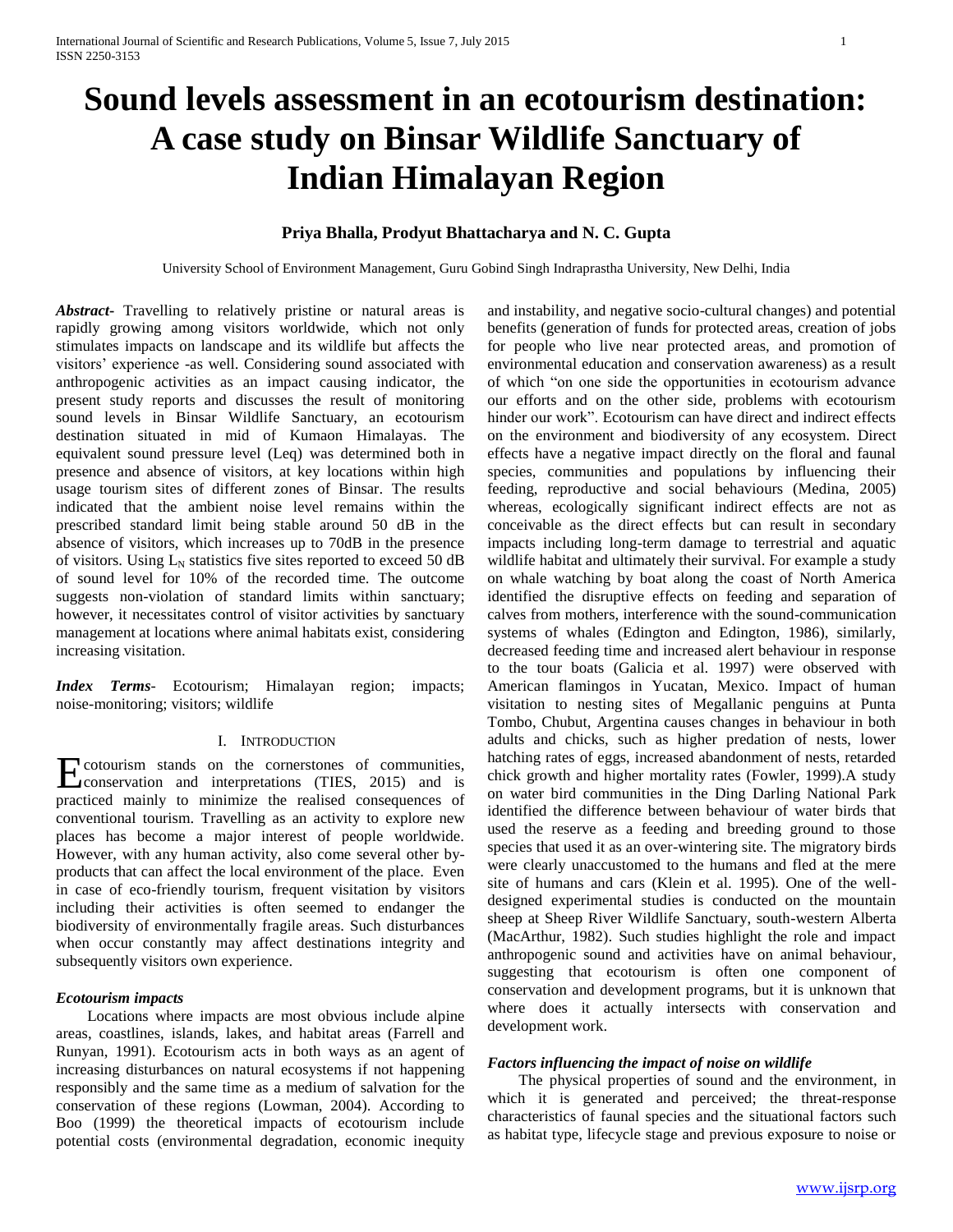disturbance as reported by Harbrow et al. (2011) form important factors controlling the responses of wildlife to noise. Also, the sensitivity of animals to sound differs from that of humans in both the level of sound and the range of frequencies that they can detect (Bowles 1995). It indicates that animals can potentially be sensitive to and impacted by sounds that seem quiet to human ears or to which humans are unaware.

## *Need for monitoring impacts*

 According to Drumm and Moore (2005) 'careful planning and management steps' are crucial before designating a site as an ecotourism destination. But according to Rome (1999) while initiating such projects 'impacts are rare or minimal and initial symptoms of negative impacts become difficult to perceive, especially when there is little or no data on baseline conditions to compare to'. He further comments, that "in developing countries, comprehensive baseline surveys are rarely conducted at the outset because time, budgets and technical resources are limited and the needs are not perceived. Often, it is only when severe impacts are manifested that questions are asked and management actions are deemed necessary". Buckley (1999) further argues that "reducing visitor number, limiting their activities, 'hardening' the environment, or making it more resistant to impacts, is difficult and requires increased budgets for infrastructure and subsequent maintenance", suggesting that 'if impacts are measured progressively from the start and actions taken early on to reduce them, less or no harm might occur". Also, with 'the establishment of a monitoring program at the outset of project development and the gathering of baseline information allows for early warning of impending changes, enabling timely management programs to be put into place'.

Simultaneously, intensity of use, highly related to impact, forms a primary factor in management (Farrell and Runyan, 1991). Following such background, the present paper focuses on determining the sound pressure levels generated due to visitor noise within an ecotourism destination, in order to strengthen the existing baseline data for future long term monitoring of the impacts of sound on wildlife, conducted in one of the protected areas of the Indian Himalayan Region (IHR).

## II. STUDY AREA

 Binsar Wildlife Sanctuary (hereafter Binsar) lies in the Kumaon administrative division of Uttarakhand, India, at an altitude varying between  $1500 - 2500$  metres and offers the view of the great Indian Himalayan peaks namely - Nanda Devi, Trishul and Panchachuli, presenting a unique nature experience to its visitors. The geographic location of Binsar is 29° 39′ N–29° 44′ N latitudes and 79° 41′ E–79° 49′ E longitudes and covers an area about 47 km<sup>2</sup>, with a core area of about  $4km^2$  (Figure 1). Mean monthly temperatures range from 2.2° C to 15.5° C during winter and from 17.2° C to 26.6° C during summer. Average rainfall was reported approximately 1,200 mm by Sharma et al. (1999). It was declared as a Reserve Forest in 1880 and was upgraded as Wildlife sanctuary on  $25<sup>th</sup>$  May 1988. Throughout the sanctuary, the terrain is hilly and characterized by deep ravines, crevices and elevated ridges. Binsar represents the Himalayan Moist Temperate Forest of India (Champion and Seth, 1968). The forested hilltops and slopes are covered by chir pine (*Pinus roxburghii*), banj oak (*Quercus leucotrichophora*) and rhododendron (*Rhododendron arboreum*) as pure or mixed stands (Majila et al.2005; Kala and Majila 2013).



**Figure 1:** Location map for Binsar WLS showing sampling sites for sound levels assessment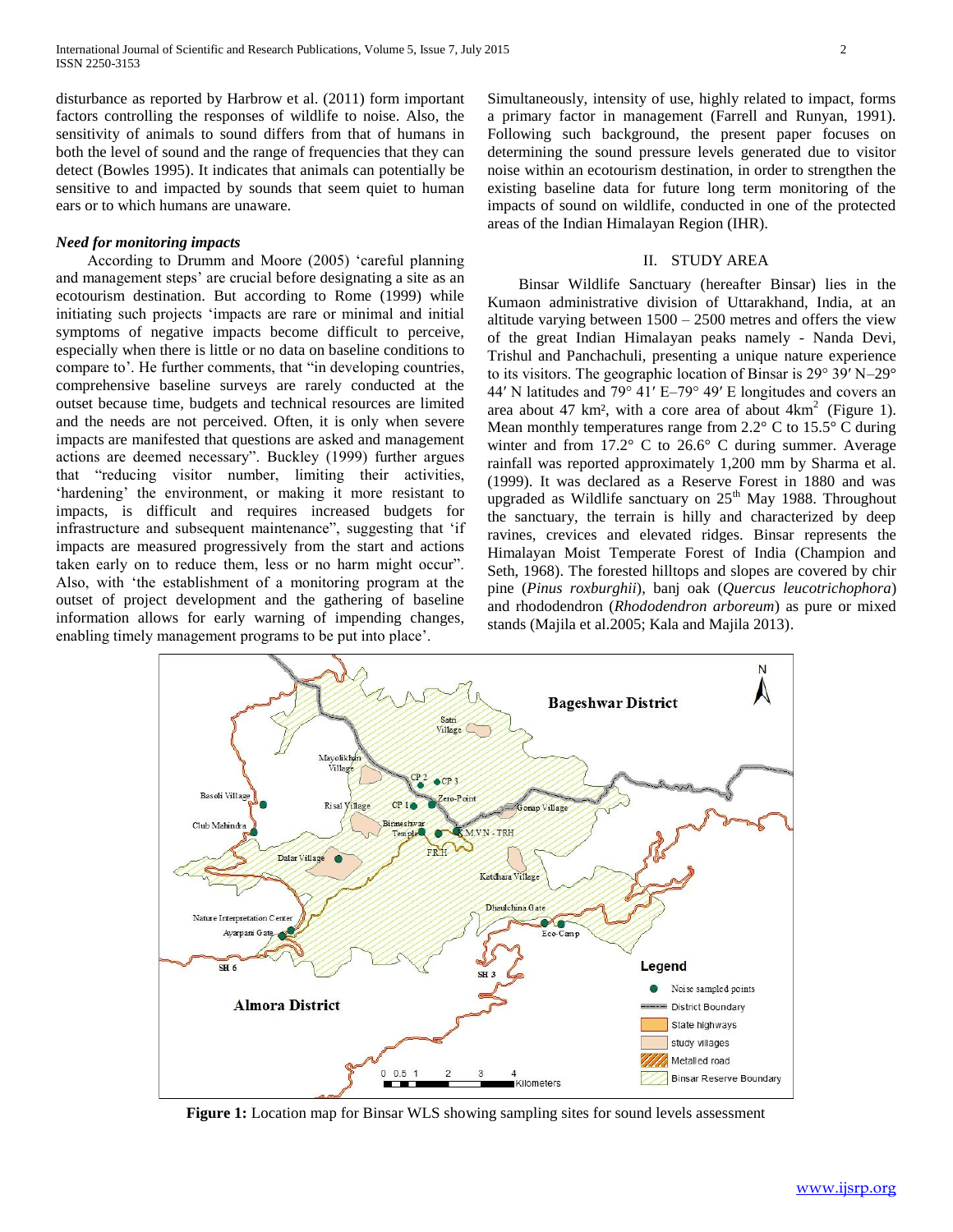The charismatic wildlife species inhabiting Binsar is the Leopard (*Panthera pardus)* and is the top predator here. Other predators reported by Khan et al. (2000) and Majila and Kala (2010) include jungle cats (*Felis chaus*), major ungulate species include gorals (Nemorhaedus goral), barking deer (*Muntiacus muntijak*), serows (*Capricornis sumatrensis*), and wild boar (*Sus scrofa*), other mammal species in the sanctuary are common langurs (*Presbytus entellus*), rhesus macaques (monkey; *Macaca mulatta*), Himalayan black bears (*Selenarctos thibetanus*), and jackals (*Canis aureus*). The sanctuary also harbors 166 species of birds (Uttarakhand Forest Department, 2014), including black francolins (*Francolinus francolinus*), koklass pheasants (*Pucrasia macrolopha*), kaleej pheasants (*Lophura leucomelana*), hill partridges (*Arborophilla torqueola*), great barbets (*Megalaima virens*), hawk eagles (*Spizaetus nipalensis*), Himalayan griffons (*Gyps himalayensis*), lammergeiers (*Gypaetus barbatus*), and yellow-billed magpies (*Cissa flavirostris*).

## III. RESEARCH DESIGN AND METHODS

## *Approach to measure sound*

 Sound measurement without response measurement, referred to as 'acoustical approach' (Gramann, 1999) is common in environmental and workplace monitoring and have several advantages. Such measurement using scientific instruments is a recent development in recreational settings where the area of concern usually relates to short-term exposure and reduction in the quality of visitor experience, rather than health effects from ongoing sound exposure. 'Percentage of time audible' acts as a useful metric to describe how long sounds are heard, particularly at the extremes of recording duration (Miller, 2008). Use of such metric however makes interpretations on sound simple. For example, if human-produced sounds are audible for 5% of the time, it is likely that most people will judge such a soundscape as relatively pristine or natural. Conversely, if human-produced sounds are audible 50–90% of the time at some location, then people would probably decide that it is not a place to expect solitude or escape from the sounds of civilization.

 The present study aims to determine the sound levels prevailing in high visitor usage sites through a control impact design and check whether the ambient noise level remains within the prescribed day time noise level standard limit, as decided by the Noise Pollution (Regulation and Control) Rules, 2000, Government of India. According to which the forest area would fall under (D) Silence Zone as mandated by Law. To address this, first we determined the visitor attraction sites within the different zones of Binsar, where there is maximum visitor footfall thereafter we recorded the sound levels in different seasons with and without the presence of visitors in these zone specific sites. Preliminary field observation followed by quantitative measurement in key locations, accessed through snow-ball sampling was employed to determine the aforementioned objectives.

## *Data collection*

 Binsar remains open to its tourists throughout the year and consists of peak and non-peak seasons. Firstly, these seasons

were identified and confirmed from the visitor record books present at the main sanctuary gate and months decided for conducting measurements. Secondly, the entire sanctuary was explored to mark the most commonly visited sites (high-use zone) within the sanctuary using GPS. Personal observations supported by sanctuary staff interaction yielded the selection of study sites. Identification of visitor attractions and accompanying activities within the sanctuary supported in determining visitor usage pattern within the sanctuary, based on snowball sampling method. Priority was given to sites that were observed to be occupied at most during peak season. Thus field observations for identifying visitors' usage pattern assisted for choosing representative sites within each zone, wherein the presence and absence of visitor factor was addressed, as control and impact, while making acoustic measurements. Thirdly, at these sites measurements were made using a basic type 1 Integrating Sound level meter with free-field microphone supplied by the parent university. The Cirrus Research plc, basic unit, CR:811A integrating averaging sound level meter was placed away from facades and obstacles at 1.5 meter above the ground level using the tripod (Bruel and Kjaer, 2000) and run for one hour duration each (anytime during day between 6am to 7pm, as per the availability and activity of visitors at the key locations). Sound monitoring at each site, both in the presence and in the absence of visitors were made for summer peak and non-peak seasons for the year 2014.

## *Sampled Sites in each zone*

 The summer peak-season lasts from April to June month and winter peak-season from October to November month, with patches of both foreign and domestic tourists visiting throughout the year. The summer peak month decided for taking peak season readings was May whereas, in the month of July, non-peak season readings were obtained. Based on the preliminary observations 14 sites in four different zones of Binsar were selected for conducting sound measurements in presence and absence of visitors.

#### *Data analysis*

 The responses were recorded in a fast mode, A-weighting and 30-90 range set-ups. Equivalent sound pressure level  $(L_{eq})$ i.e. 'a preferred method to describe sound levels that vary over time, resulting in a single decibel value which takes into account the total sound energy over the period of time of interest' (EPA, 2003; Hansen, undated; Noise measurement manual, 2013 and Whitman, 2012) were recorded mainly besides determining  $L_N$ statistic readings. The  $L_N$  Statistics, which tells about the level exceeded for N% of the recorded time (Whitman, 2012), along with other standard measurements were downloaded using Deaf Defier 3.3 software for further analysis. Graphical representations showing trends and comparisons within and between different sites were prepared using MS Excel. Further, a number of limitations confined the study results i.e. i) only day time sampling was permitted within the sanctuary, as of the fear of wildlife during night time ii) instrument limitations; and iii) wind and natural sound interference.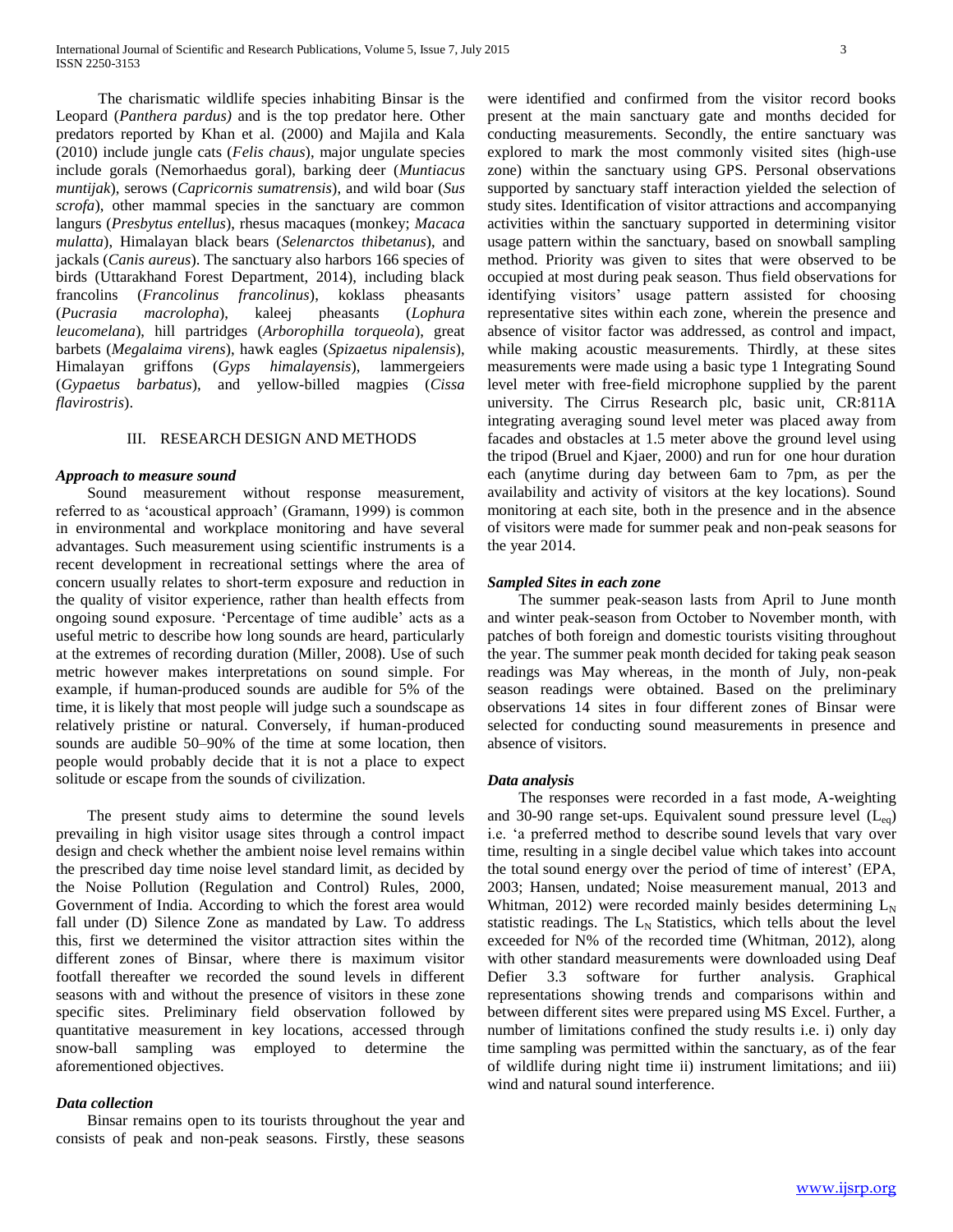## IV. RESULTS

## **Preliminary Findings**

## *Zoning within Binsar Wildlife Sanctuary*

 Zone permits focus on specific areas in order to accommodate different management needs as per the requirement of the area. Within Binsar WLS, different areas catered different needs and demands from diversified sections of the society. Therefore, to meet these requirements zonation of the sanctuary was framed legally (Binsar management plan, 2000- 2010) in a most scientific, sustainable and logical manner by the regional forest department in consultation with the villagers and concerned stakeholders as follows:

- I. Core zone It is actually a mini core zone  $(4km^2)$  that comprise forest areas of strategic importance, mainly the different oak tree species along with its rich understorey biodiversity. Extraction of forest produce in form of rights and concessions is seldom allowed.
- II. Tourism zone It comprise of the motor road passing through Binsar compartments, which terminates at the forest rest house (hereafter FRH). From here a nature trail is made upto Jhandi Dhar (Zero-point), highest point of Binsar WLS, from where a magnificent view of mighty Himalayas is seen. All resort accommodations and four villages lay within this zone, that provide as tourist attractions.
- III. Buffer zone Rest of the areas not covered in above two zones fall under the Buffer zone. These areas are open for regulated grazing and address the rights and concessions requirement of villagers. At present there are two entry gates for visitors into Binsar WLS, one at Ayarpani, and other at Dhaulchina, which lay within this zone along with two villages.
- IV. Eco-development zone Covers the area up to a 5 km from the boundary of Binsar WLS. It comprise of a several villages and few resorts for visitor accommodations.

## *Visitor attraction sites and visitor activities*

 Binsar attracts an increasing number and diversity of visitors based on its natural, cultural and historical assets. Starting from the Ayarpani Gate (Figure 1), i.e. where main sanctuary reception exists, both visitors and vehicular sounds are heard as a result of their registering process and their visit to the nature interpretation centre or the souvenir shop that are situated closely. From here, a single 13 km long, one-way, motor able road runs into the sanctuary up to a government run Forest Rest House. It forms the only road within the sanctuary and rest all paths are designated as trekking trails where no vehicular movement is permitted. The designated trekking trails are namely, Trishul trail, Nanda Devi trail, Panchchuli trail, Gailekh's trail and Dhaulchina trail along with many unnamed, created by villagers for short-cuts and other conveniences. At the Dhaulchina Gate, there is a comparatively smaller reception without a nature interpretation centre and the trail starts from the gate itself. Also, vehicular safaris are not practiced within this sanctuary.

 There are five privately owned estates in Binsar, one forest rest house, an eco-lodge and Kumaon Mandal Vikas Nigam (KMVN-tourist rest house) that offer visitor accommodation. The five privately owned Estates are i) Khali estate; ii) Mary Budden estate; iii) Nanda Devi; iv) Binsar Retreat and v) The Grand Oak Manor. At present there are six villages within sanctuary, which are not the revenue villages but small hamlets namely Dalar, Risal, Mayolikhan, Satri, Gonap and Katdhara. There are eight home-stays distributed within five villages out of which five home-stays are a part of Village Ways Company, community-based tourism initiative and three are privately owned home-stays. There is an above 100 years old Shiv Temple called as Binneshwar Mahadev Temple, where both villagers and visitors come to worship and perform religious ceremonies. The ecotourism activities permitted within Binsar are nature trek, photography, sunrise and sunset views at specific view-points, wildlife sightings, bird-watching, Himalayan view, visiting nature interpretation centre and experiencing home-stay along with its related activities. It was observed that the 'zero-point' view-point was visited by nearly all Binsar visitors, as from this point the Greater Himalayan peaks can be observed. In order to arrive at this point, i.e. the highest point of Binsar called as the Jhandi Dhar Hill, visitors needs to trek two km approximately.

 Visitor activities at these sites were observed to be accompanied by different intensities of sound ranging from a small whisper to a loud laughter. Clapping, shouting, screaming and conversations, from all age groups of visitors, were observed to prevail throughout their activity period, while on trail or standing at a view point. Through preliminary observations, it was observed that visitors arriving in groups or with family or friends seemed to make more sounds.

### *Visitor usage pattern*

 The high usage visitor sites found within the different zones of Binsar WLS are listed within Table 1.

**Table 1:** Visitor usage pattern and selected sites for sound level measurements

| Zone (Site code)    |                                      | <b>Selected Visitor Usage Sites</b>                                                |
|---------------------|--------------------------------------|------------------------------------------------------------------------------------|
| Core $(C1, C2, C3)$ |                                      | No visitor allowed                                                                 |
| Tourism             | (T1)<br>(T2)<br>(T3)<br>(T4)<br>(T5) | - Zero-point<br>- K M V N-TRH<br>- F.R.H<br>- Binneshwar Temple<br>- Dalar Village |
| <b>Buffer</b>       | (B1)<br>(B2)<br>(B3)                 | - Ayarpani Gate<br>- Interpretation Center<br>- Dhaulchina Gate                    |
| Eco-development     | (ED1)<br>(ED2)<br>(ED3)              | - Club Mahindra<br>- Basoli village<br>- Binsar Eco-camp                           |

Out of the six within sanctuary villages, Dalar village was selected due to the following reasons, i) closely situated to the sanctuary road -that exists at trek of 1.5km, in comparison to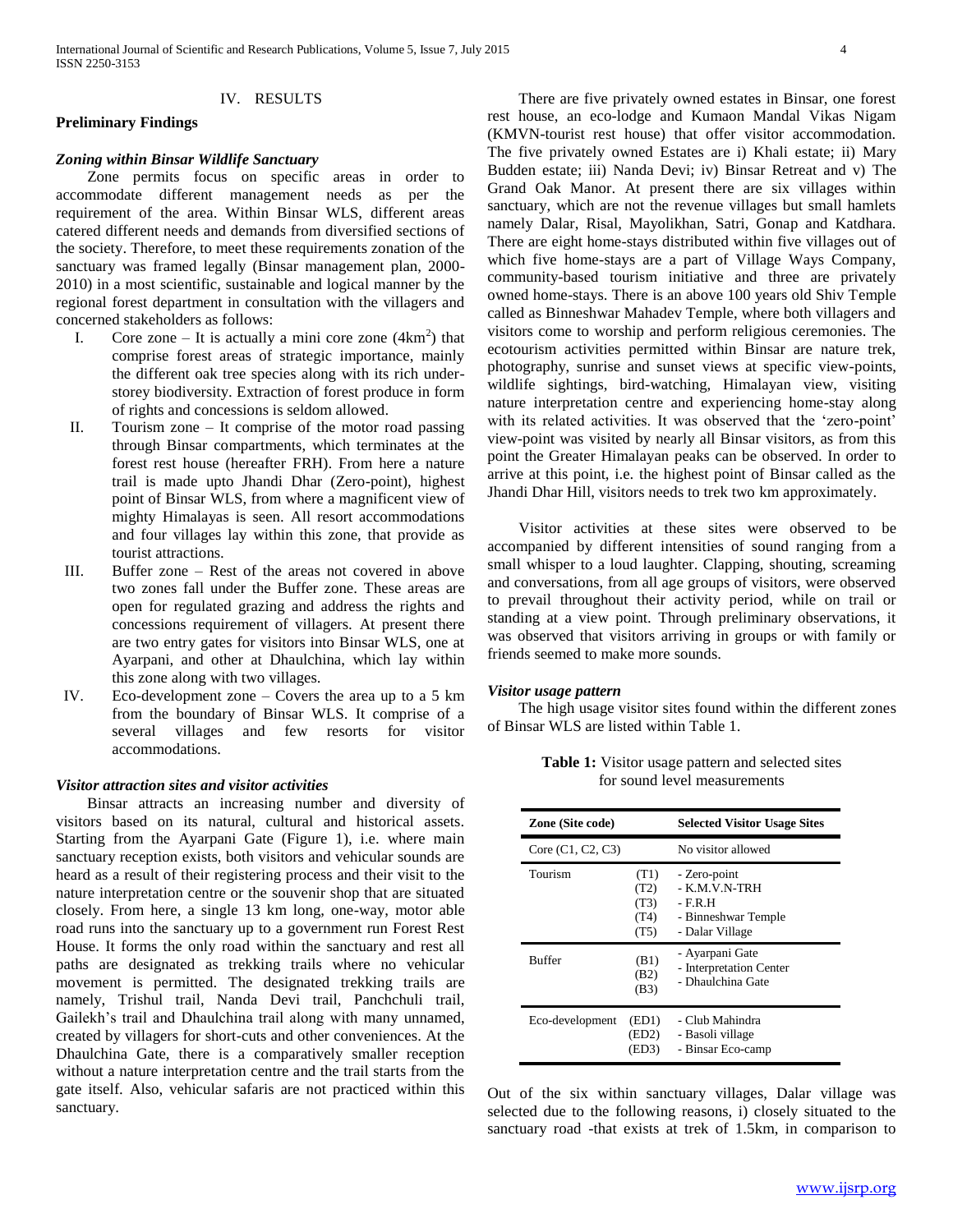other villages; ii) wide and properly managed trail; and iii) it is the first village that comes on the way while entry from Ayarpani gate. Three sites frequently visited or crossed by visitors in the eco-development zone were selected for the study based on convenience.

## **Final Readings**

## *Sound levels monitoring*

 Based on the preliminary visits to sanctuary and adjoining areas, it was decided to set-up the sound level meter at 30-90 dB range, fast and at 'A' weighting mode. As visitors are not allowed within the core zone, impact readings were not obtained, but using control readings Leq values were compared with other sites in different zones. The recorded day-time control readings (Figure 2) at sampled sites within all zones of Binsar lie between a Leq of 30 dB to 50 dB that are in compliance with the standard silence zone limits. Whereas, in presence of visitors Leq was observed to fluctuate between a range of 40 dB to 70 dB, which can be clearly considered as non-silence. Significantly large difference exists in Leq values in absence and presence of visitors except in both the sampled villages. Sound level in Dalar village recorded control Leq value of 38 dB in visitor absence and 40.2 dB in visitor presence (impact). Whereas in Basoli village though both control (48.9 dB) and impact (49.6 dB) readings were more than the Leq values for Dalar, the difference between them was quite low i.e. 0.7dB. Highest Leq in different zones were reported to be: at zero-point in tourism zone, at Ayarpani gate in buffer zone and near EDC1 in eco-development zone.



**Figure 2:** Leq (dB) in presence (impact) and absence (control) of visitors at sampled sites in four zones of Binsar WLS

Within tourism zone where most of the tourist activity concentrates showed variation in Leq values for 5 different sites, which when interpreted using trend line (Figure 3) yield a best fit line with a  $\mathbb{R}^2$  value of 0.9111; suggesting a good fit to line for the recorded data. Also, within this zone a positive correlation between the two variables – altitude and Leq was determined that suggests high impact activity concentrates at the zero-point (2406 m) in comparison to lower altitude visitor attraction sites.



Figure 3: Trendline for equivalent sound levels (dB) within tourism zone of Binsar WLS

Further, on analysing  $L_{10}$  statistic for the recorded data (Figure 4), it was observed that at five sites, namely, zero-point, K.M.V.N-tourist rest house, Ayarpani gate, Dhaulchina gate, EDC 1 and at EDC 3, 50 dB of sound was exceeded for 10% of the recorded time (1 hour), while taking impact readings. The data also suggests that 40 dB of sound was exceeded for 10% of the recorded time while taking control measurements at both buffer and eco-development zones.



**Figure 4:** Sound Levels exceeding 10% of the time in presence (impact) and absence (control) of visitors at sampled sites in four zones of Binsar WLS

The reason for getting higher sound levels at buffer and ecodevelopment zones even while taking control measurements owes to the presence of the State Highway 6 and State Highway 3 passing closely through the sanctuary both at the south-west and south-east direction to Binsar. However, the recorded sounds crossing 50dB of standard limit by CPCB, in which humanproduced sounds are emphasised upon, are audible or exceeded for only 10% of the recorded time; making it likely that most people will judge such a soundscape as relatively pristine or natural.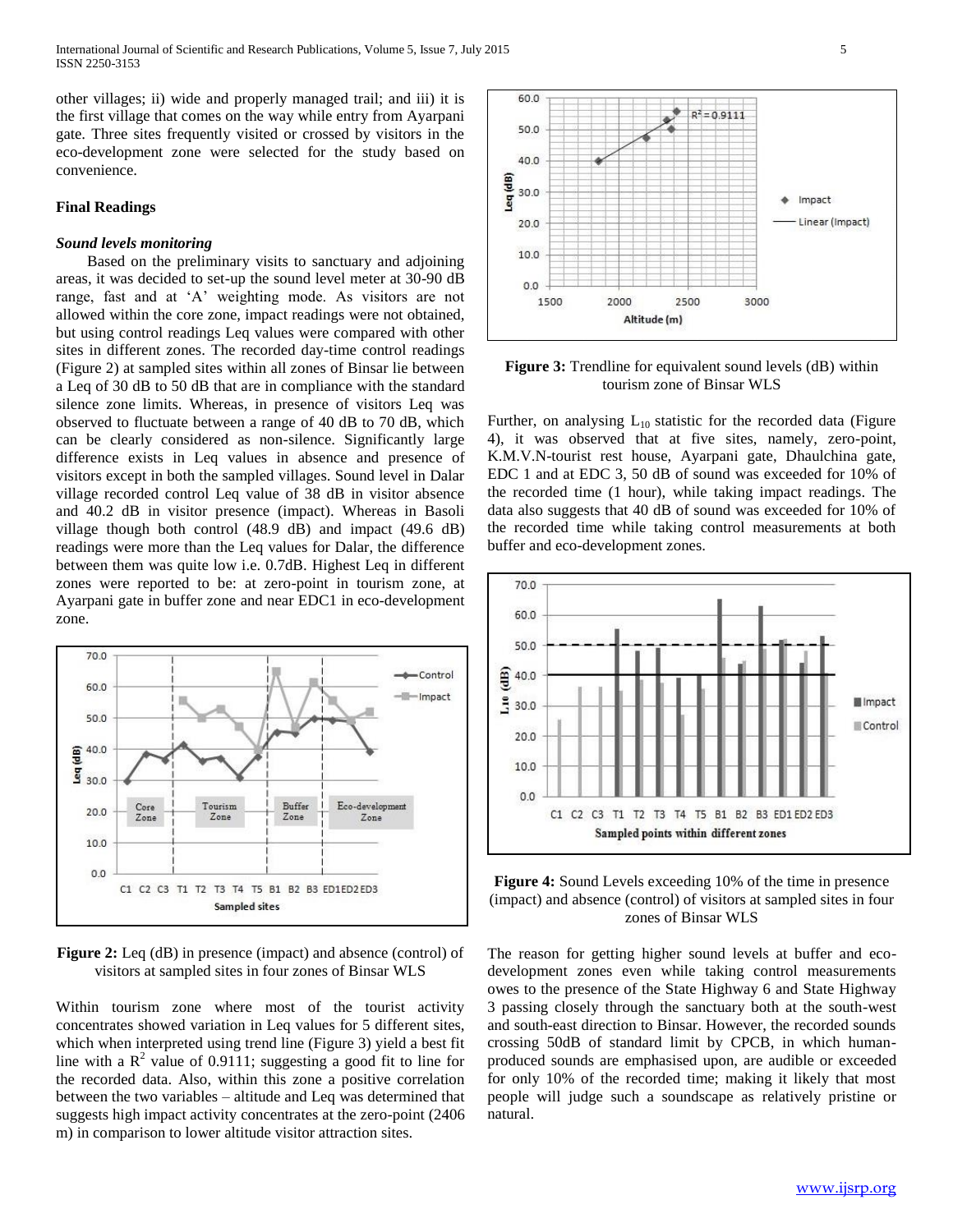## V. DISCUSSION

 Overall results convey that the ambient noise level remains within the prescribed day time noise level standard limit i.e. around 50 dB in Binsar WLS, in visitor absence. However the ambient sound level increases (up to 70dB) in presence of visitors owing to their different activities and its accompanying sounds, like making calls, whistling, laughter, screaming, clapping or any type of conversation. In support, according to Karp and Root (2009) an average noise level (50 db), the highest recorded noise level (60 db), a negative control (no noise), and a positive control (70 db) determined from five group of tourists, were further used to observe the Hoatzine bird response, where flight initiation distance and agitation initiation distance were used as metrics to quantify Hoatzins' responses to each noise level. The study reported ecotourist conversation as a negative stimulus to Hoatzins and suggested that in order to have the best chance of seeing birds (Hoatzins, in their case) at a short distance and minimizing potentially negative disturbances, ecotourists should cease all conversation and that, silence is probably the best strategy when looking for many wildlife species. Here, in case of Binsar, where bird-watching comprises of the main ecotourism activity, was observed to be performed with whistling and making calls, which may result in a similar outcome, but need to be tested experimentally.

 Villages within or outside the sanctuary are occasionally visited by visitors mainly interested in experiencing village lifestyle, which forms a major attraction for foreign visitors especially. Altitude, natural surroundings and road network are responsible factors for inter-village sound value differences, whereas numbers of visitors affect the intra-village control and impact sound values in Binsar case. Vehicular sounds are comparatively not felt within the tourism and core zones, but impact greatly within the buffer and eco-development zones Lynch et al. (2011), in support state that 'a large percentage of the noise sources in national parks (such as highways or commercial jet traffic) originates outside park boundaries and beyond the management jurisdiction of national park services, indicating that opportunities to experience noise-free intervals are disappearing throughout in United States'. Remote location and no electricity positively impact the natural setting of Binsar. It can be supported by the fact that there are no generators within sanctuary that add to noise pollution. In support to this, a study conducted in Bandipur Tiger Reserve in Karnataka (Swarna, 2013) reported that due to generators a maximum of 82.2 dB of noise was generated, that significantly exceeds the permissible sound levels within a protected area. Further the noise pollution created by jeep safaris, ranged between 59 dB to 80 dB, an activity not present within Binsar currently. In total the visitor sounds were not the only sources responsible for significant differences between the control and impact values obtained at a specific site, but were subjected to other sounds like leaf rustling, nearby located natural spring water sources and vehicular sounds (honking and engine noise), which needs addressing while monitoring impacts. Several authors also report limitations of using acoustical approaches, like the equipment cost, lack of standards for preserving recreational experiences or the wellbeing of wildlife and instrument sensitivity to detect low levels of noise (Kariel, 1990). Besides this, failure of instrument to

discriminate between natural and non-natural sounds, and wind interference at relatively low wind speeds also tends to affect the readings. Natural sounds, such as birds, frogs, insects, waterfalls, wind and rain, may be relatively loud and this can add complexity to monitoring (Miller 2008).

### VI. CONCLUSION

 Physical characteristics of a sound, when it reaches the listener, are only part of a wide range of factors that influence the response of humans or wildlife to that sound. Obtained results, however, do not violate the prescribed standard limits extremely but indicate priority high tourism usage sites that can impact the sensitive wildlife habitats of Binsar region; making it an important consideration for the sanctuary management staff. This particular study, a part of ongoing research to monitor environmental impacts of ecotourism in Binsar, can serve as pilot study to indicate the presence of some interesting sound level patterns, but cannot serve to show the full effects ecotourism has on the forest or wildlife. The study can be extended to know the consequences that noise can have on the environment, animal behaviour and reproduction. Impact monitoring conducted both longitudinally and cross-sectional, periodically, can only help ecotourism survive sustainably; otherwise will only add pressure on our existing pristine natural areas of ecological importance.

### VII. ACKNOWLEDGMENTS

We are grateful to Shri Rajiv Bhartari, Chief Conservator of Forests, Uttarakhand Ecotourism Wing for his continued motivation. The researcher acknowledges GGS Indraprastha University for providing financial assistance as IPRF, USEM for providing sound measuring instrument and Indira Gandhi Conservation Monitoring Centre at WWF-India for the GIS guidance besides colleague and friends for their support. We would also like to thank the Regional Forest Department of Almora for their logistic support, Hemant Joshi for the field assistance and finally, the reviewers' for their valuable comments.

#### **REFERENCES**

- [1] A. Drumm and A. Moore, "Ecotourism Development A Manual for Conservation Planners and Managers Volume 1: An Introduction to Ecotourism Planning, Second Edition", A. Singer, Eds. The Nature Conservancy: Arlington, Virginia, USA, 2005, Vol 1, 96 p.
- [2] A.E. Bowles, "Responses of wildlife to noise" in Wildlife and recreationists. Coexistence through management and research, R.L. Knight, and K.J. Gutzwiller, Eds. Island Press, Washington, USA, 1995, pp. 109- 156.
- [3] A. Rome, "Tourism Impact Monitoring, A Review of Methodologies and Recommendations for Developing Monitoring Programs in Latin America", The Nature Conservancy: Arlington, Virginia, USA, 1999, 54 p.
- [4] B.H. Farrell and D.Runyan, "Ecology and Tourism" in Annals of Tourism Research, 1991, vol. 18, pp. 26-40.
- [5] Binsar Management Plan, " Management Plan of Binsar Wildlife Sanctuary, Wildlife Preservation Organization Uttar Pradesh, 2000-2010.
- [6] Brüel and Kjær, "Measuring noise" in Environmental Noise, Sound & Vibration Measurement A/S, 2000, pp. 25-28.
- [7] B.S. Majila, and C.P. Kala, "Forest Structure and Regeneration along the Altitudinal Gradient in the Binsar Wildlife Sanctuary, Uttarakhand Himalaya" in India Russian Journal of Ecology, 2010, vol. 41(1), pp. 75-83.
- [8] B.S. Majila, G.C. Joshi and C.P. Kala, "Patterns in litter fall and litter decomposition along an altitudinal gradient in the Binsar Wildlife